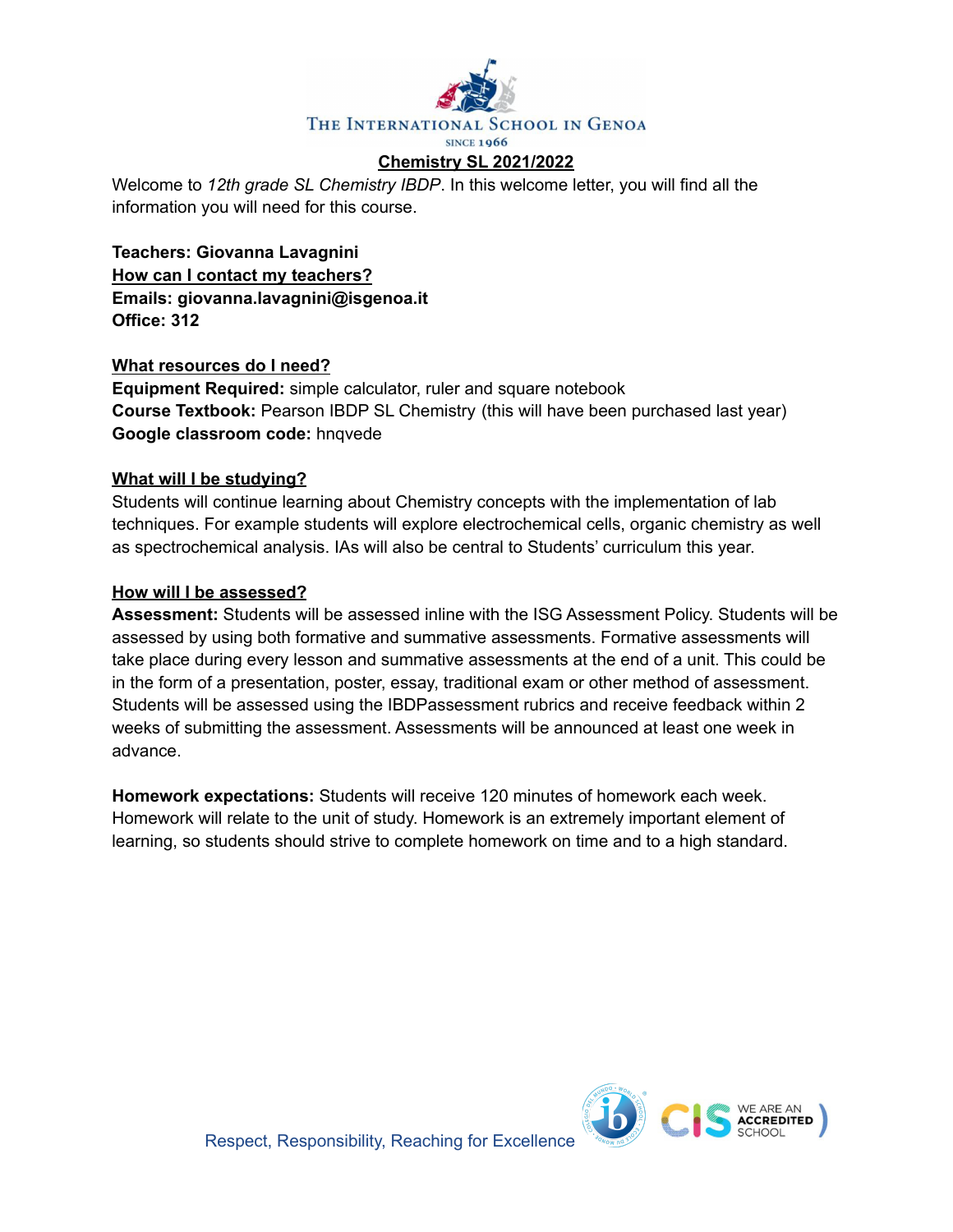

Welcome to Grade 12 DP Biology. In this welcome letter, you will find all the information you will need for this course.

## **Teachers: Mr Kubenk**

**How can I contact my teachers? Emails: david.kubenk@isgenoa.it Office: 312**

## **What resources do I need?**

**Equipment Required: Notebook, charged computer, writing materials, calculator Course Textbook: Pearson Baccalaureate Biology (SL and HL are different versions) Google classroom code: x2peejk**

## **What will I be studying?**

12th grade is where the split into HL and SL occurs. We will finish the final unit of the SL course in September and then the HL units will begin. These are: nucleic acids, genetics and evolution, respiration and photosynthesis, plant science and animal physiology. In addition, students will need to complete their internal assessment (IA) this year as well and we will begin working on these as soon as possible. Standard level students should remember that they will be given a lot of practice work to complete as we prepare for May's exam period.

## **How will I be assessed?**

**Assessment:** Students will be assessed formatively using both online assessment tools (kognity) as well as summatively using end of unit in class tests. For longer units there will be . There will be January exams which will also help prepare students for May. Assessments will be announced at least one week in advance.

**Homework expectations:** Students will receive 120-150 minutes of homework each week. Homework will relate to the unit of study. Homework is an extremely important element of learning, so students should strive to complete homework on time and to a high standard.

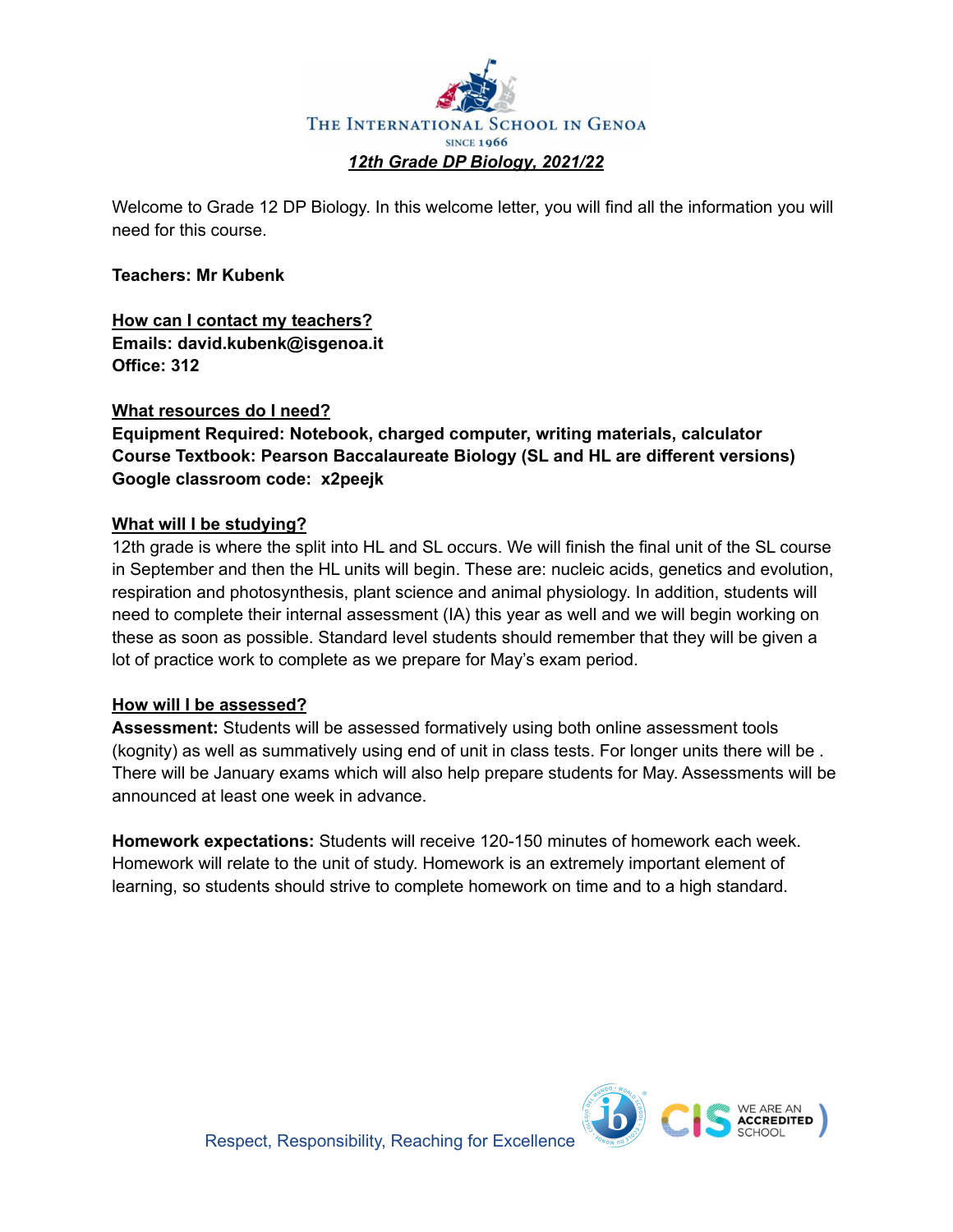

Welcome to **12th Italiano B** In this welcome letter, you will find all the information you will need for this course.

**Teachers: F.Gabinio How can I contact my teachers? Emails: fulvia.gabinio@isgenoa.it Office: 311**

**What resources do I need? Equipment Required: Course Textbook:** Testi letterari: solo per H.L. A.Baricco, *Novecento* (già svolto) A. Tabucchi, *Sostiene Pereira*

**Google classroom code: 7ilfoid**

**What will I be studying? Il programma del biennio IB (11th - 12th) si sviluppa sull'orientamento dei 5 temi di base, da trattare ed approfondire nella scelta di diversi aspetti ed argomenti:**

### **Topics**

- **1. Esperienze**
- **2. Condivisione del Pianeta**
- **3. Identità;**
- **4. Ingegnosità umana;**
- **5. Organizzazione sociale.**

**(Continuazione e completamento del programma già intrapreso lo scorso anno in 11th)**

## **How will I be assessed?**

**Assessment:** Students will be assessed inline with the ISG Assessment Policy. Students will be assessed by using both formative and summative assessments. Formative assessments will take place during every lesson and summative assessments at the end of a unit. This could be in the form of a presentation, poster, essay, traditional exam or other method of assessment. Students will be assessed using the IB /DP assessment rubrics and receive feedback within 2 weeks of submitting the assessment. Assessments will be announced at least one week in advance.

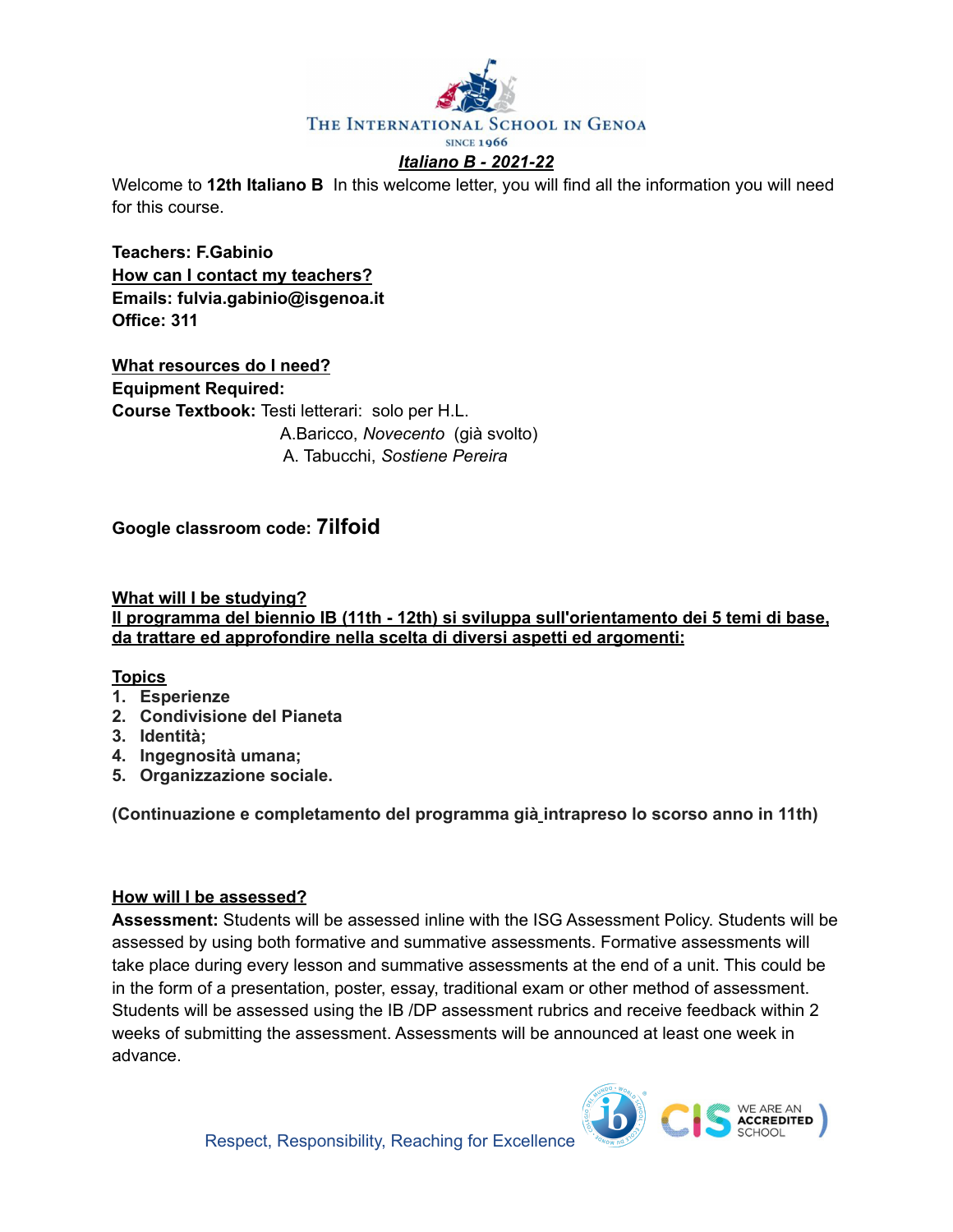

**Homework expectations:** Students will receive *60* minutes of homework each week. Homework will relate to the unit of study. Homework is an extremely important element of learning, so students should strive to complete homework on time and to a high standard.



Respect, Responsibility, Reaching for Excellence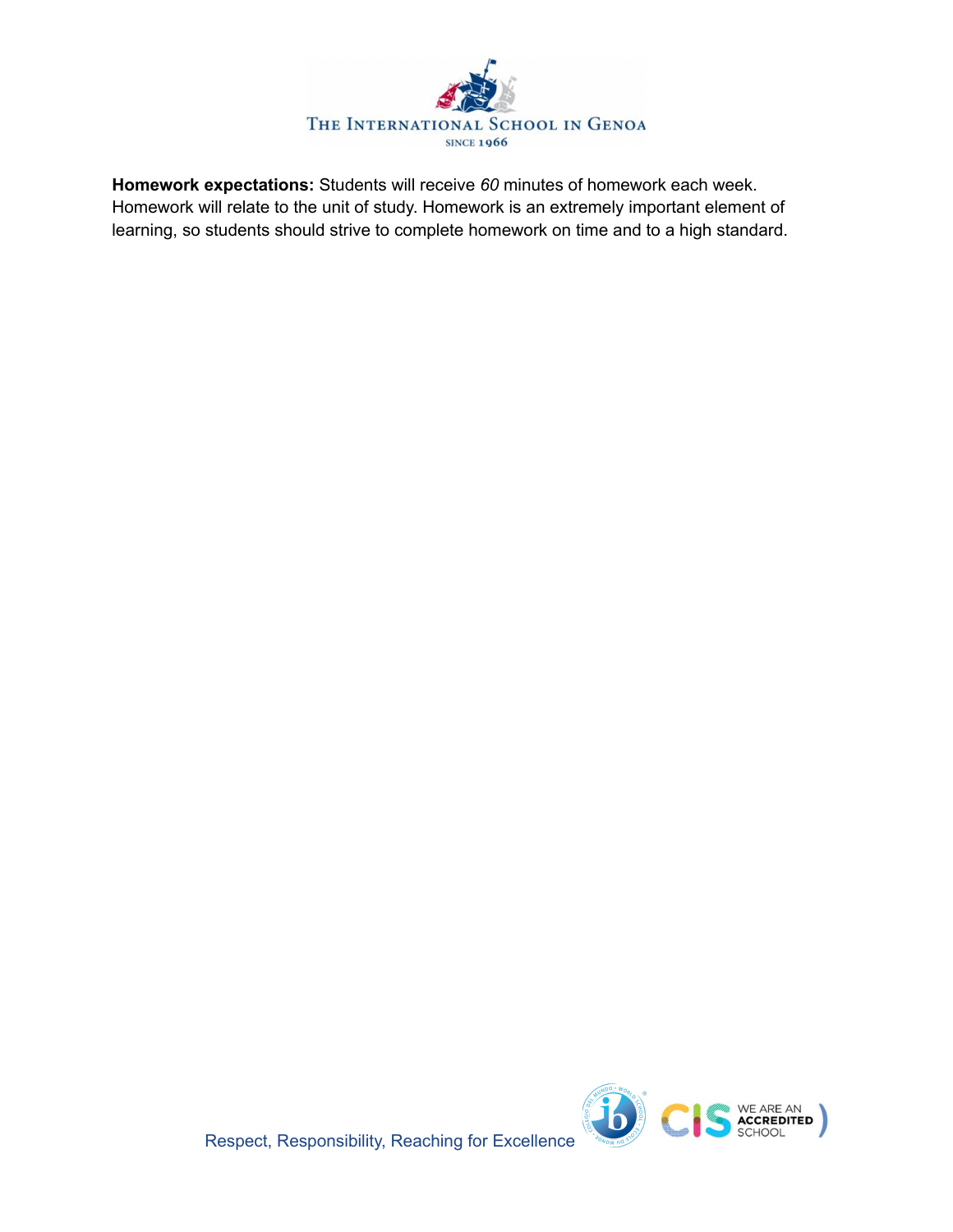

Welcome to Grade *12 Economics*. In this welcome letter, you will find all the information you will need for this course.

**Teachers:** *Ying Zhou*

# **How can I contact my teachers?**

**Emails:** *ying.zhou@isgenoa.it* **Office:** 203

## **What resources do I need?**

**Equipment Required:** *Pencil, pen, ruler, sharpener, eraser, notebook, calculator, fully charged laptop* **Course Textbook:** *IB Economics* **Google classroom code: <https://meet.google.com/lookup/dj5dabdqnu>**

## **What will I be studying?**

*Units of study include: Global Economy, The theory of the firm (HL)*

## **How will I be assessed?**

**Assessment:** Students will be assessed inline with the ISG Assessment Policy. Students will be assessed by using both formative and summative assessments. Formative assessments will take place during every lesson and summative assessments at the end of a unit. This could be in the form of a presentation, poster, essay, traditional exam or other method of assessment. Students will be assessed using the IB assessment rubrics and receive feedback within 2 weeks of submitting the assessment. Assessments will be announced at least one week in advance.

**Homework expectations:** Students will receive *60* minutes of homework each week. Homework will relate to the unit of study. Homework is an extremely important element of learning, so students should strive to complete homework on time and to a high standard.

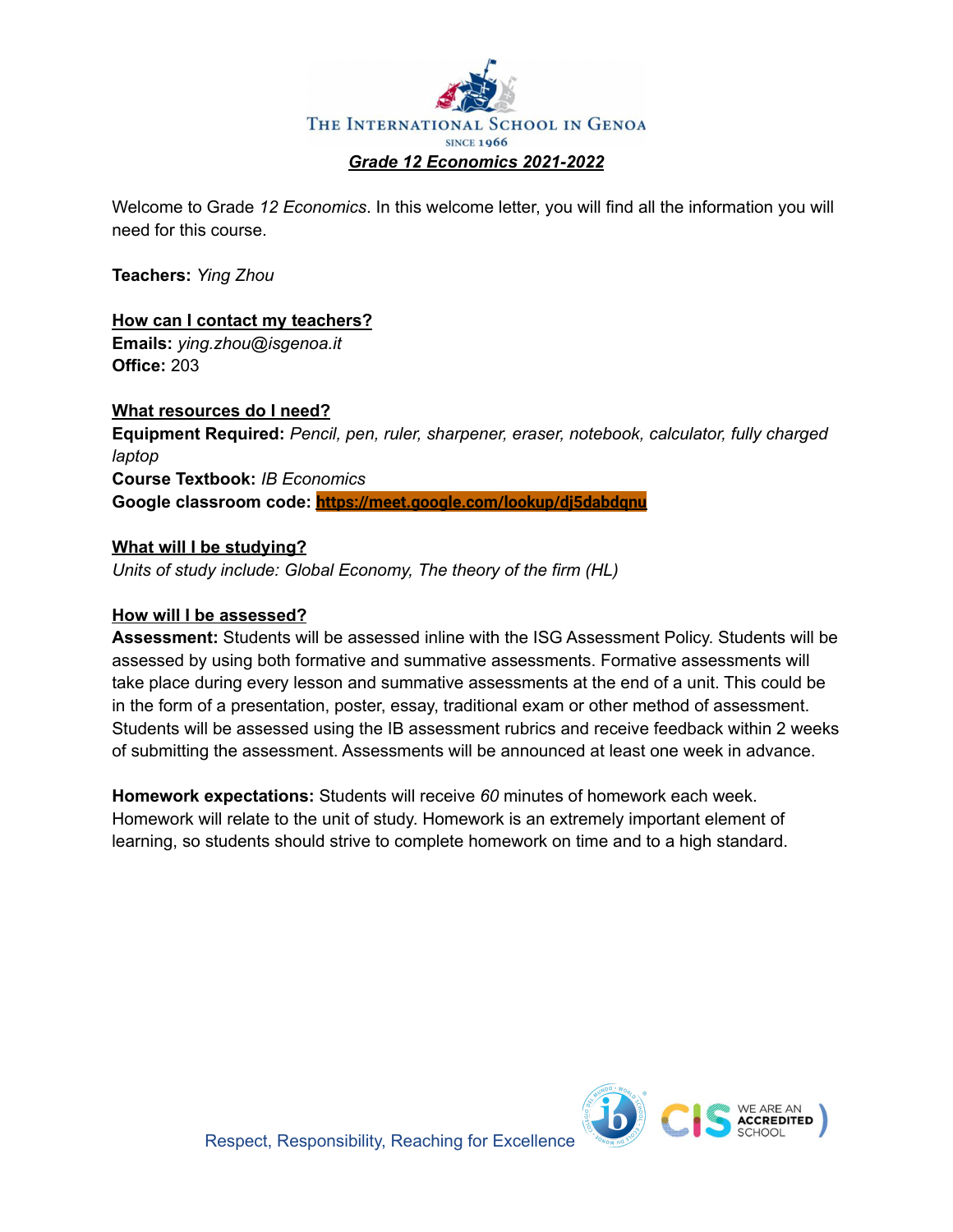

#### *12th IB English B 2021-2022*

Welcome to Grade *12th English B*. In this welcome letter, you will find all the information you will need for this course.

**Teacher:** Marcella Martini

**How can I contact my teacher?**

**Emails:** marcella.martini@isgenoa.it **Office:** room 204

#### **What resources do I need?**

**Equipment Required:** computer, binder with lined paper, general stationary **Course Textbook:** Oxford IB English B Course Companion **Google classroom code:** *<https://meet.google.com/lookup/hpxmnzpunq?authuser=0&hs=179>*

**Specific expectations:**

- Check Powerschool, Google Classroom and school email at least daily.
- Bring books and materials (for example, your computer must be available, functioning and charged).
- Keep paper materials orderly in a folder+notebook or in a display binder, organize class files in a dedicated computer folder, keep up with Google classroom.
- If there are problems with homework, contact me BEFORE the deadline.

#### **What will I be studying?**

In all IB Language B programs in the world the development of oral and written communicative skills emphasises receptive, active listening skills and personal, social, interdisciplinary and reflective engagement in the development of our multicultural identity. In language B the IB goal of making the world a better place through education is explicit at every stage. Topics studied last year will be re-looked at from different perspectives this year.

#### **Topics** (by semester)

- 1 Identity (lifestyles, mental health, healthy life),
- 2 Experiences (migration, holidays and travel, leisure activities),
- 3 Human Ingenuity (artistic expression, media and communication, entertainment),

4 Social Organization (community, social engagement, social relationships)

5 Sharing the Planet (environment, urban and rural environment, the sustainability challenge)

#### **How will I be assessed?**

**Assessment:** Students will be assessed inline with the ISG Assessment Policy. Students will be assessed by using both formative and summative assessments. Formative assessments will take place during every lesson and summative assessments at the end of a unit. This could be in the form of a presentation, poster, essay, traditional exam or other method of assessment. Students will be assessed using the IB DP assessment rubrics and receive feedback within 2 weeks of submitting the assessment. Assessments will be announced at least one week in advance.

**Homework expectations:** Students will receive 120 minutes of homework each week. Homework will relate to the unit of study. Homework is an extremely important element of learning, so students should strive to complete homework on time and to a high standard.

**IB tasks:** in addition to regular training for each component of the IB May exam tasks, students will complete their Internal Assessment (Individual Oral) before the end of the solar year.



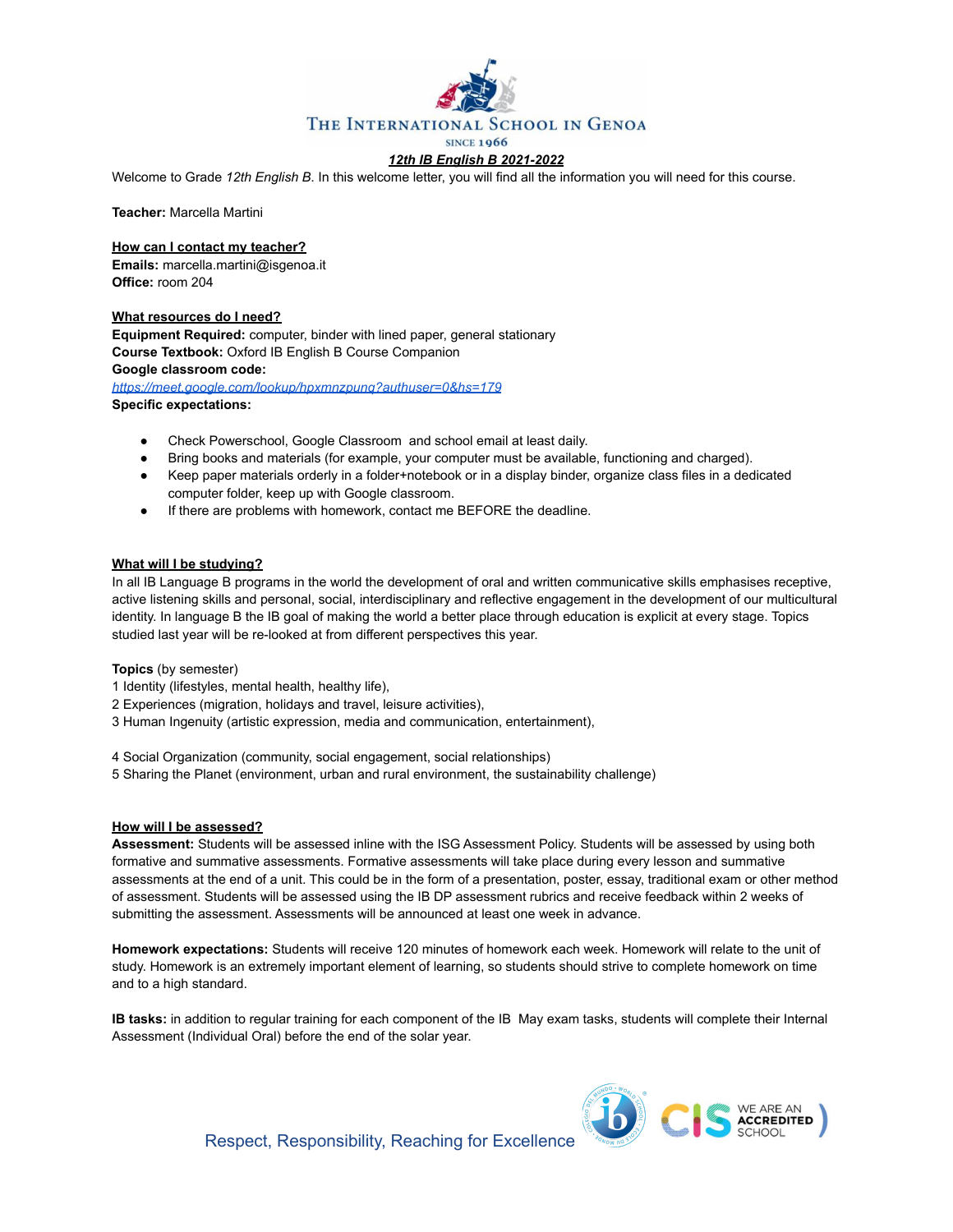

## **Grade 12th Spanish B HL**

Bienvenido al **Grado 12 de Español B HL.** En esta carta de bienvenida, encontrará toda la información que necesitará para este curso.

**Profesora: Sandra Nuzzolo ¿Cómo puedo contactar a mi profesora? Emails:** sandra.nuzzolo@ isgenoa.com

## **¿Qué recursos necesito?**

**Material Requerido:** en nuestras lecciones será necesario traer: un cuaderno, hojas de papel a lineas para examenes (protocolo), una carpeta para archivar el material entregado en clases. El ordenador será utilizado ocasionalmente para la realización de proyectos.

**Libro de texto:** "Mañana Coursebook" (libro IB nuevo modelo revisado).

**Libros de Lectura:** "Relato de un Náufrago" Gabriel Garcia Marquez, "Campos de Fresas" Jordi Sierra Fabra

**Google classroom code: ikyqvd**

## **¿Qué vamos a estudiar?**

En lo que se refiere a nuestras clases de español IB/HL continuaremos ampliandolos conocimientos gramaticales y léxicos enfocados a mejorar el conocimiento del castellano. Además, gran parte de las lecciones de este último curso serán dedicadas a la realización de ejercicios y pruebas que simulen el examen del IB, tanto del Paper 1 como del Paper 2 y de las pruebas orales.

## **¿Cómo seré evaluado?**

**Evaluación:** Los estudiantes serán evaluados en línea con la Política de Evaluación de ISG. Los estudiantes serán evaluados mediante evaluaciones formativas y sumativas. Las evaluaciones formativas se llevarán a cabo durante cada lección y las evaluaciones sumativas al final de una unidad. Esto podría ser en forma de presentación, póster, ensayo, examen tradicional u otro método de evaluación. Los estudiantes serán evaluados utilizando las rúbricas de evaluación del IB y recibirán comentarios dentro de las 2 semanas posteriores a la presentación de la evaluación. Las evaluaciones se anunciarán con al menos una semana de antelación.

**Expectativas de tareas:** Los estudiantes recibirán 60 minutos de tarea cada semana. La tarea tendrá relación con la unidad de estudio. La tarea es un elemento extremadamente importante del aprendizaje, por lo que los estudiantes deben esforzarse por completar la tarea a tiempo y con un alto nivel.

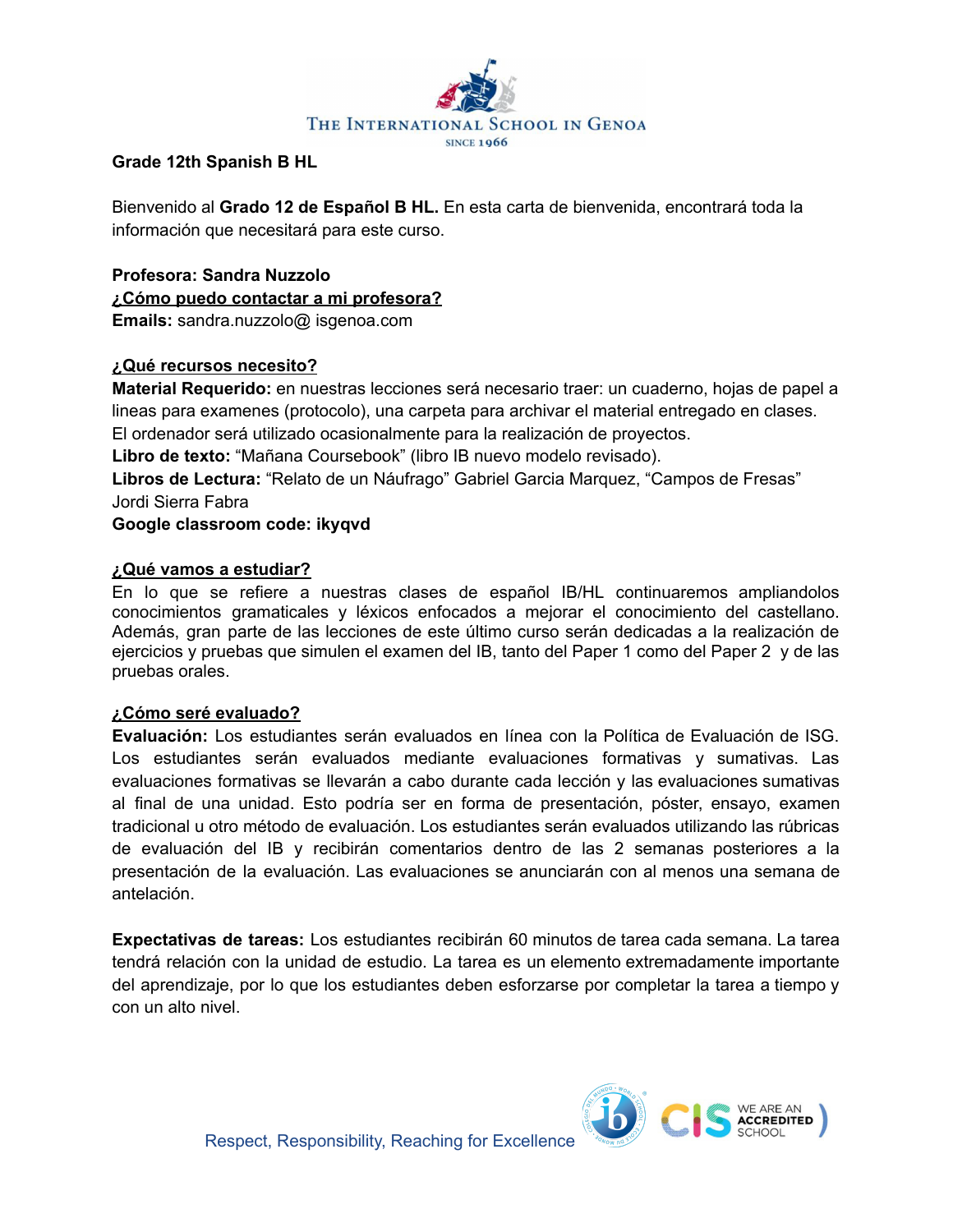

Welcome to Grade 12 Italian A. In this welcome letter, you will find all the information you will need for this course.

**Teacher**: Marcella Martini

#### **How can I contact my teachers?**

Emails: marcella.martini@isgenoa.it Office: 204

#### **What resources do I need?**

**Equipment Required**: regular stationery, a working computer, the reading books that were handed out last year **Course Textbooks**: all textbooks were handed out last year. Specifically, this year we will use: Pirandello, Novelle per un anno Sciascia, Il giorno della civetta Levi, Il sistema periodico (HL) Satrapi, Persepolis Zitkala Sa, Leggende indiane (HL) Google classroom code: https://meet.google.com/lookup/an3mwlk53e?authuser=0&hs=179

#### **What will I be studying**?

We will work on completing the mastery of our range of text analysis skills by applying them to extended fiction (novels and short stories).

We will then bring to the finish the HL essay and practice our paper 1 skills- unknown text analysis (IB students are exempted from paper 2 this year)

#### **How will I be assessed?**

Assessment: Students will be assessed inline with the ISG Assessment Policy. Students will be assessed by using both formative and summative assessments. Formative assessments will take place during every lesson and summative assessments at the end of a unit. This could be in the form of a presentation, poster, essay, traditional exam or other method of assessment. Students will be assessed using the IB DP assessment rubrics and receive feedback within 2 weeks of submitting the assessment. Assessments will be announced at least one week in advance.

**Homework expectations**: Students will receive about 180 minutes of homework each week. Homework will relate to the unit of study. Homework is an extremely important element of learning, so students should strive to complete homework on time and to a high standard.

**General expectations**: Students are expected to check their school email and google classroom at least once a day, to attend classes regularly and to be on time for them.

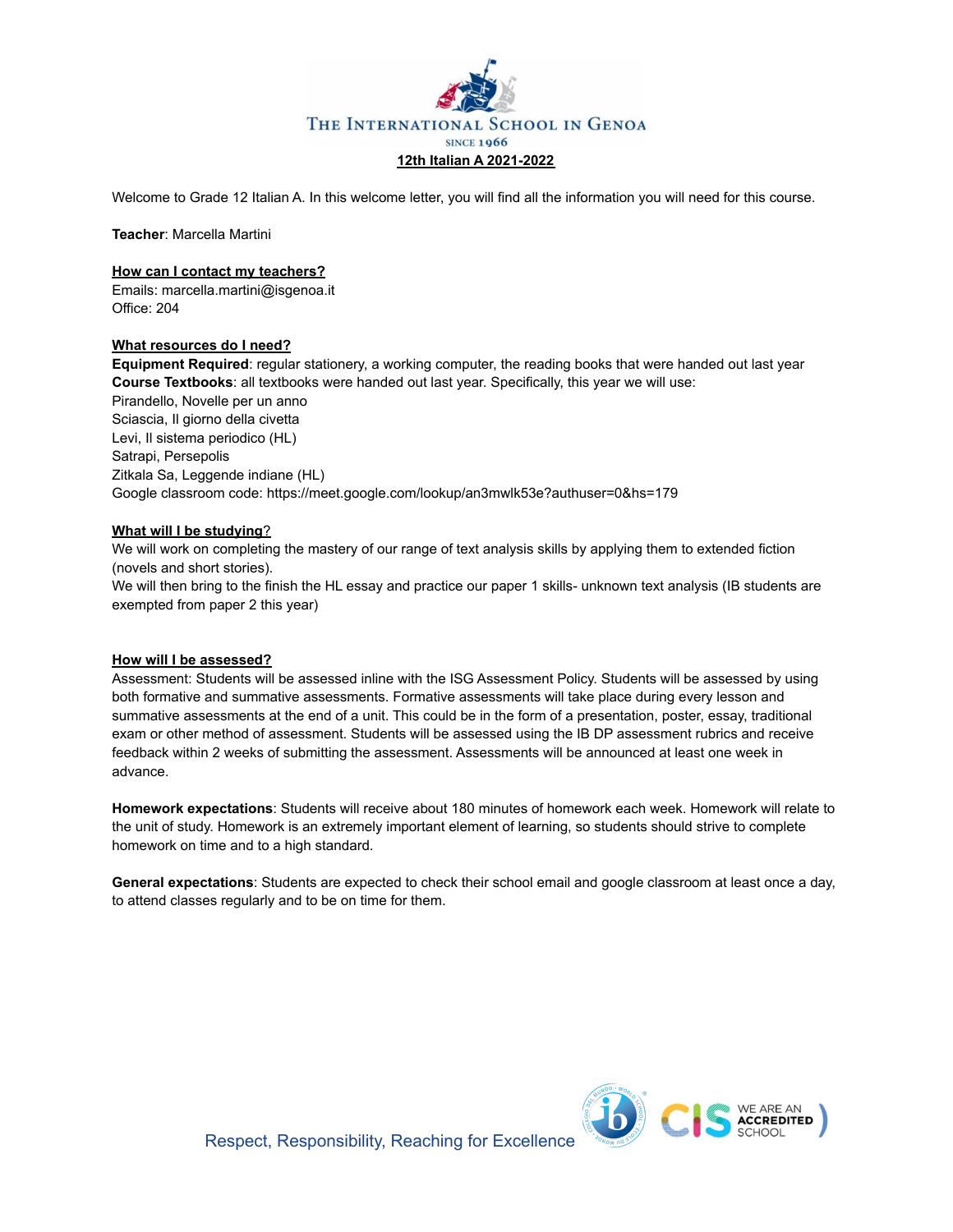

Welcome to Grade 12 Maths. In this welcome letter, you will find all the information you will need for this course.

**Teachers:** Jacob Padilla

## **How can I contact my teachers?**

**Emails:** jacob.padilla@isgenoa.it **Office:** 312

## **What resources do I need?**

**Equipment Required:** *Pencil, pen, ruler, sharpener, eraser, notebook, scientific + graphing calculator, protractor, pair of compasses, fully charged laptop* **Course Textbook:** *Pearson Mathematics Applications and Interpretation (SL)* **Google classroom code:** *yttw42u*

### **What will I be studying?**

**Topics:** Statistical Distributions and Tests; Voronoi Diagrams; Modeling and Application to Amortization; Probability; Direct/Inverse Variation, Sinusoidal Models; Geometry; Calculus

## **How will I be assessed?**

**Assessment:** Students will be assessed inline with the ISG Assessment Policy. Students will be assessed by using both formative and summative assessments. Formative assessments will take place during every lesson and summative assessments at the end of a unit. This could be in the form of a presentation, poster, essay, traditional exam or other method of assessment. Students will be assessed using the IB DP assessment rubrics and receive feedback within 2 weeks of submitting the assessment. Assessments will be announced at least one week in advance.

**Homework expectations:** Students will receive 120 minutes of homework each week. Homework will relate to the unit of study. Homework is an extremely important element of learning, so students should strive to complete homework on time and to a high standard.

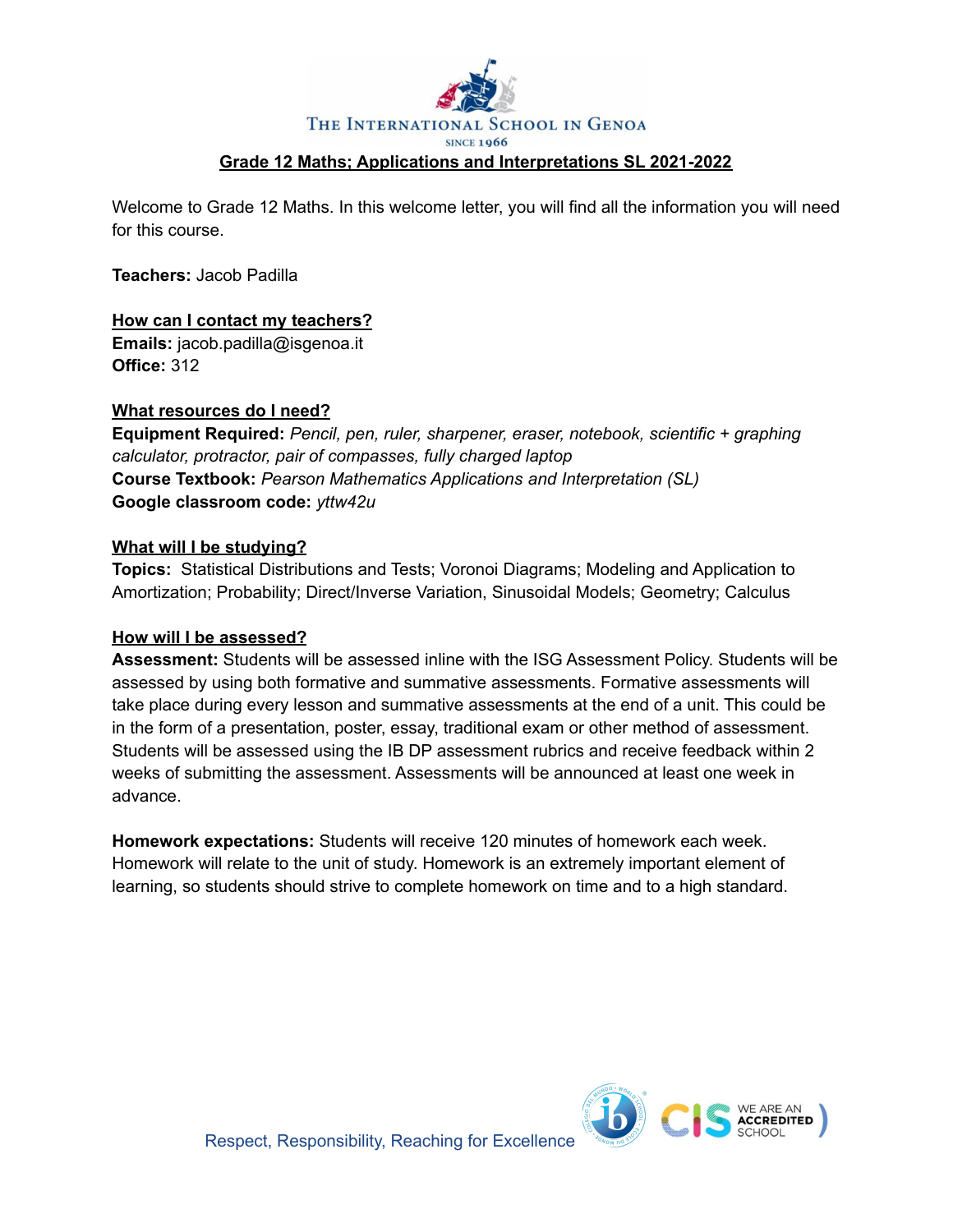

## **Grade 12 Math: Applications and Interpretation**

Welcome to grade 12 math. In this welcome letter, you will find all the information you will need for this course.

**Teachers: Derek Hamm How can I contact my teachers? Emails: derek.hamm@isgenoa.it Office: Room 312**

### **What resources do I need?**

**Equipment Required:** *Pencil, pen, ruler, sharpener, eraser, notebook, scientific + graphing calculator, protractor, pair of compasses, fully charged laptop*

**Course Textbook:** Pearson: Mathematics Applications and Interpretation for the IB Diploma - Higher Level

**Google classroom code:** *wo6uns6*

## **What will I be studying?**

| intro to<br>differential<br>calculus | limits, derivative, powers, chain/product/quotient rules,<br>trig and exp      |
|--------------------------------------|--------------------------------------------------------------------------------|
| further<br>differential<br>calculus  | turning and inflexion points, tangents/normals,<br>optimisation, related rates |
| probability of<br>events             | concepts, sample space, conditional probability                                |
| probability<br>distributions 1       | random variables, binomial, poisson distribution                               |
| descriptive<br>statistics            | data, graphs, measures of location and spread<br>(half-term)                   |
| integral<br>calculus                 | antiderivative, areas, volumes, kinematics                                     |
| probability<br>distributions 2       | normal distribution, transformation of data                                    |
| bivariate<br>analysis                | scatter plots, correlation, regression (winter break)                          |
| inferential<br>statistics            | inference, estimators, distribution of means, confidence<br>intervals          |
| statistical tests                    | hypothesis testing, t-test, chi squared test, type I and<br>type II errors     |
| graph theory                         | graphs, paths, trees, algorithms                                               |
| integral<br>calculus 2               | differential equations, numerical solution, coupled<br>differential equations  |
| review for<br>exam                   | chapters 1-20                                                                  |

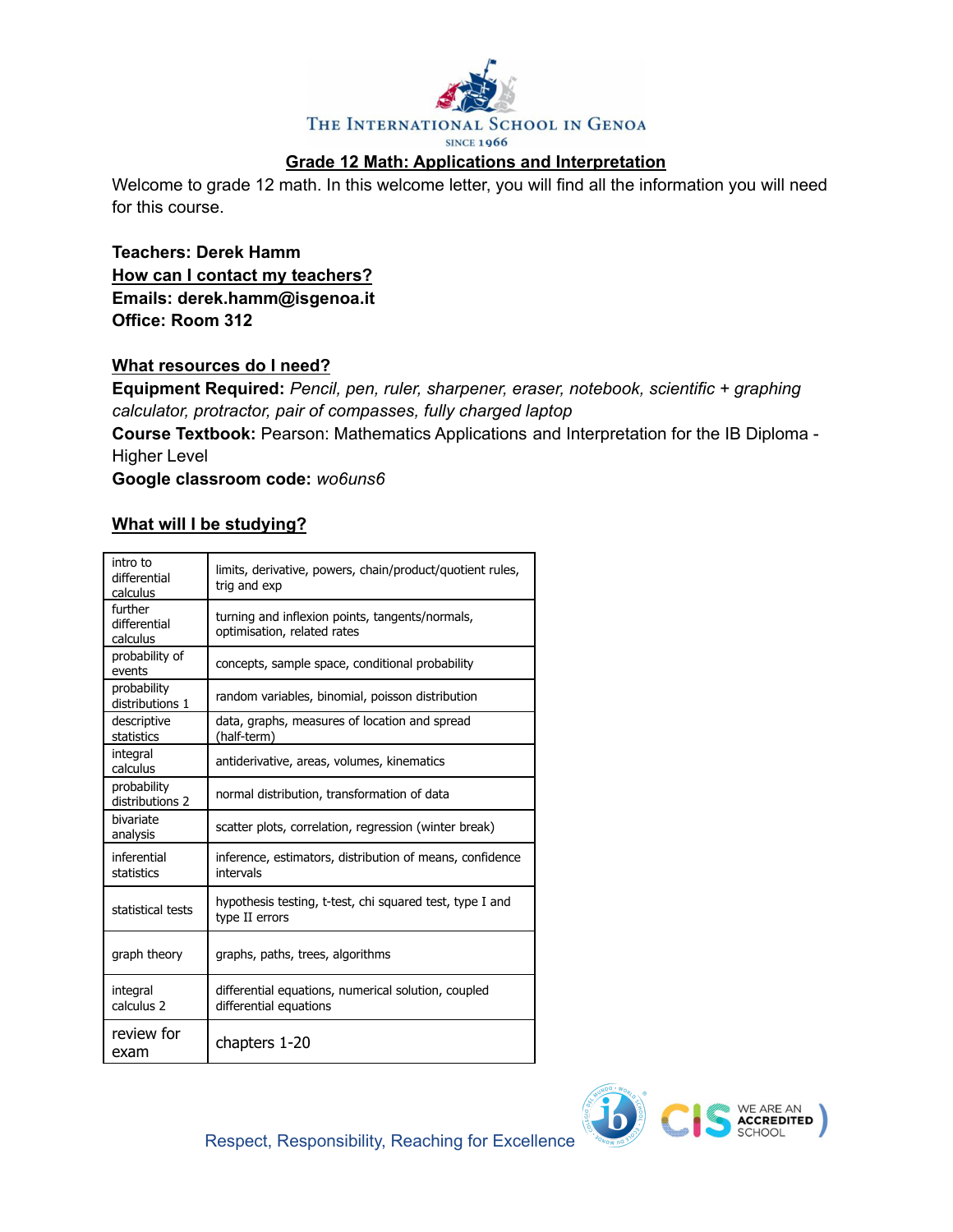

### **How will I be assessed?**

**Assessment:** Students will be assessed inline with the ISG Assessment Policy. Students will be assessed by using both formative and summative assessments. Formative assessments will take place during every lesson and summative assessments at the end of a unit. This could be in the form of a presentation, poster, essay, traditional exam or other method of assessment. Students will be assessed using the IB DP assessment rubrics and receive feedback within 2 weeks of submitting the assessment. Assessments will be announced at least one week in advance.

**Homework expectations:** Students will receive *60* minutes of homework each week. Homework will relate to the unit of study. Homework is an extremely important element of learning, so students should strive to complete homework on time and to a high standard.

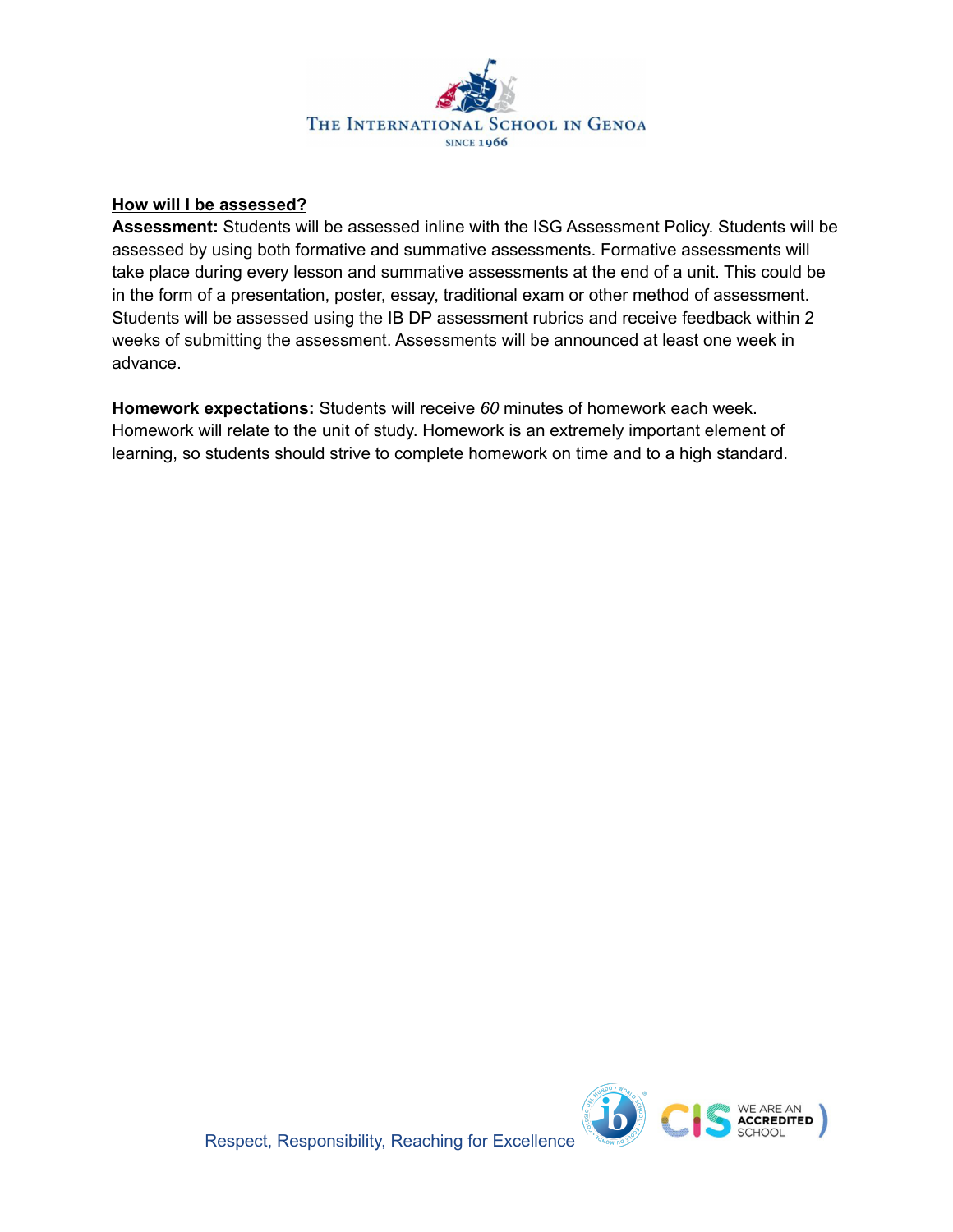

#### **12 Theory of Knowledge 2021-2022**

Welcome to Grade 12 Theory of Knowledge. In this welcome letter, you will find all the information you will need for this course.

**Teacher:** Marcella Martini

**How can I contact my teachers? Email:** Marcella Martini **Office:** 204

**What resources do I need? Equipment Required:** a working computer, general stationery **Course Textbook: TOK Kognity Google classroom code:** <https://meet.google.com/lookup/an3mwlk53e?authuser=0&hs=179>

#### **What will I be studying?**

The knowledge and skills developed last year on the relationship between Knowledge and the Knower, Knowledge and Language, Knowledge and Technology and on the Areas of Knowledge, will be applied in the development of a final IB essay on one of the mandatory prompts (see below).

#### **How will I be assessed?**

**Assessment:** Students will be assessed inline with the ISG Assessment Policy. Students will be assessed by using both formative and summative assessments. Formative assessments will take place during every lesson and summative assessments at the end of a unit. This could be in the form of a presentation, poster, essay, traditional exam or other method of assessment. Students will be assessed using the IB DP assessment rubrics and receive feedback within 2 weeks of submitting the assessment. Assessments will be announced at least one week in advance. The assessment will be mainly based on the writing process of the final essay.

**Homework expectations: If students use their class time wisely, they will not need to do any additional** homework. The time will be sufficient for them to write their final essay. One way or the other, students should strive to keep up with the writing pace set by the teacher to complete their final essay.

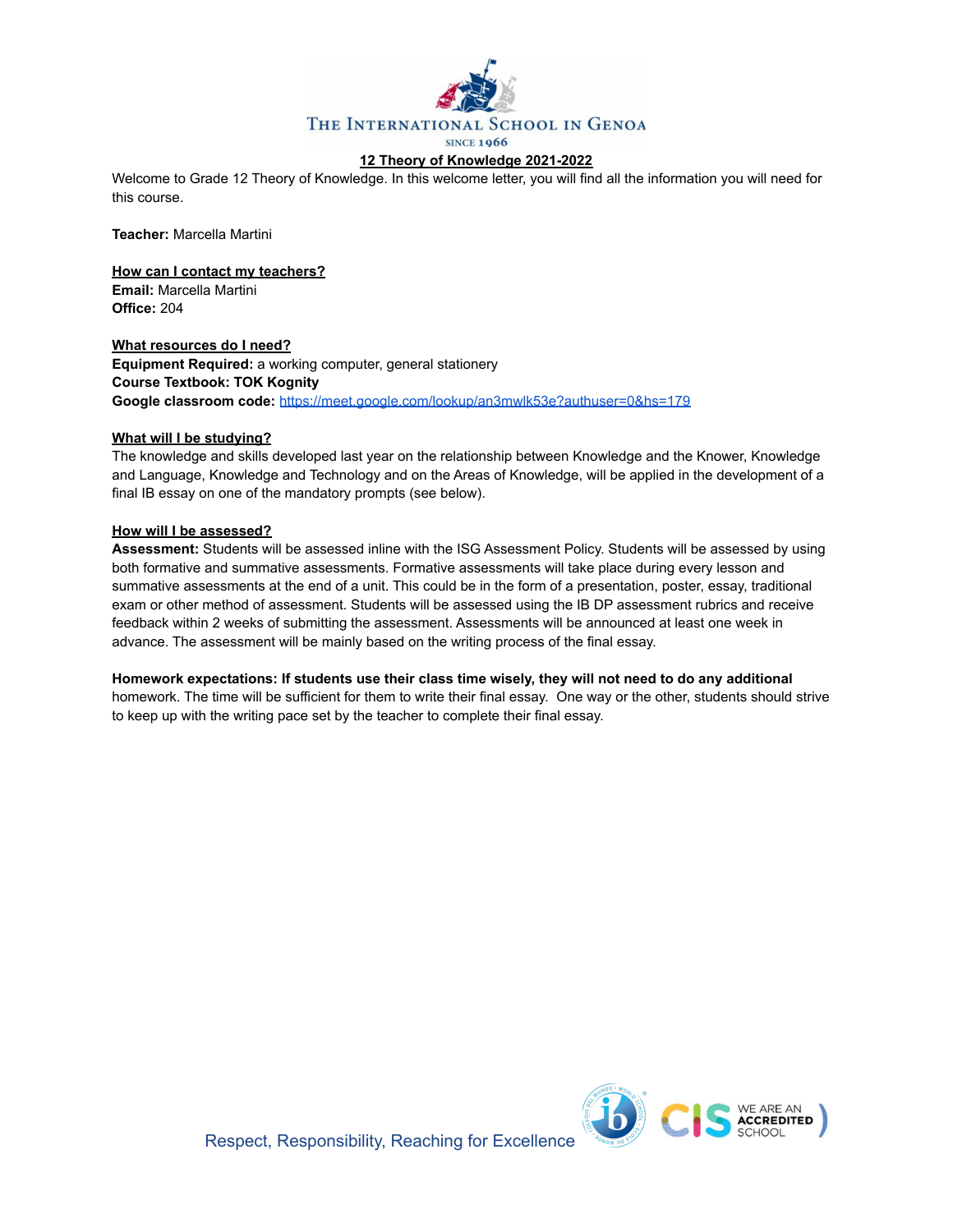

Welcome to *12 th grade Mathematics Analysis and Approaches.* In this welcome letter, you will find all the information you will need for this course.

**Teacher: Matteo Merlo How can I contact my teacher? Email: matteo.merlo@isgenoa.it Office: 312**

## **What resources do I need?**

**Equipment Required:** *Pencil, pen, ruler, sharpener, eraser, notebook, graphing calculator TI NSPIRE CX, laptop.* **Course Textbook:** *Wazir I. et al., Mathematics Analysis and Approaches for the IB Diploma Higher Level, Pearson* **Google classroom code:** jfwhfyz

## **What will I be studying?**

This course recognizes the need for analytical expertise in a world where innovation is increasingly dependent on a deep understanding of mathematics. This course includes topics that are both traditionally part of a pre-university mathematics course (for example, functions, trigonometry, calculus) as well as topics that are amenable to investigation, conjecture and proof, for instance the study of sequences and series at both SL and HL, and proof by induction at HL. Topics covered will be Calculus, Statistics and Probability, and parts of Numbers and Algebra and Geometry and Trigonometry.

## **How will I be assessed?**

**Assessment:** Students will be assessed in line with the ISG Assessment Policy. Students will be assessed by using both formative and summative assessments. Formative assessments will take place during every lesson and summative assessments at the end of a unit. This could be in the form of a presentation, poster, essay, traditional exam or other method of assessment. Students will be assessed using the IB DP assessment rubrics and receive feedback within 2 weeks of submitting the assessment. Assessments will be announced at least one week in advance.

**Homework expectations:** Students at HL will receive *180* minutes of homework each week. Homework will relate to the unit of study. Homework is an extremely important element of learning, so students should strive to complete homework on time and to a high standard.

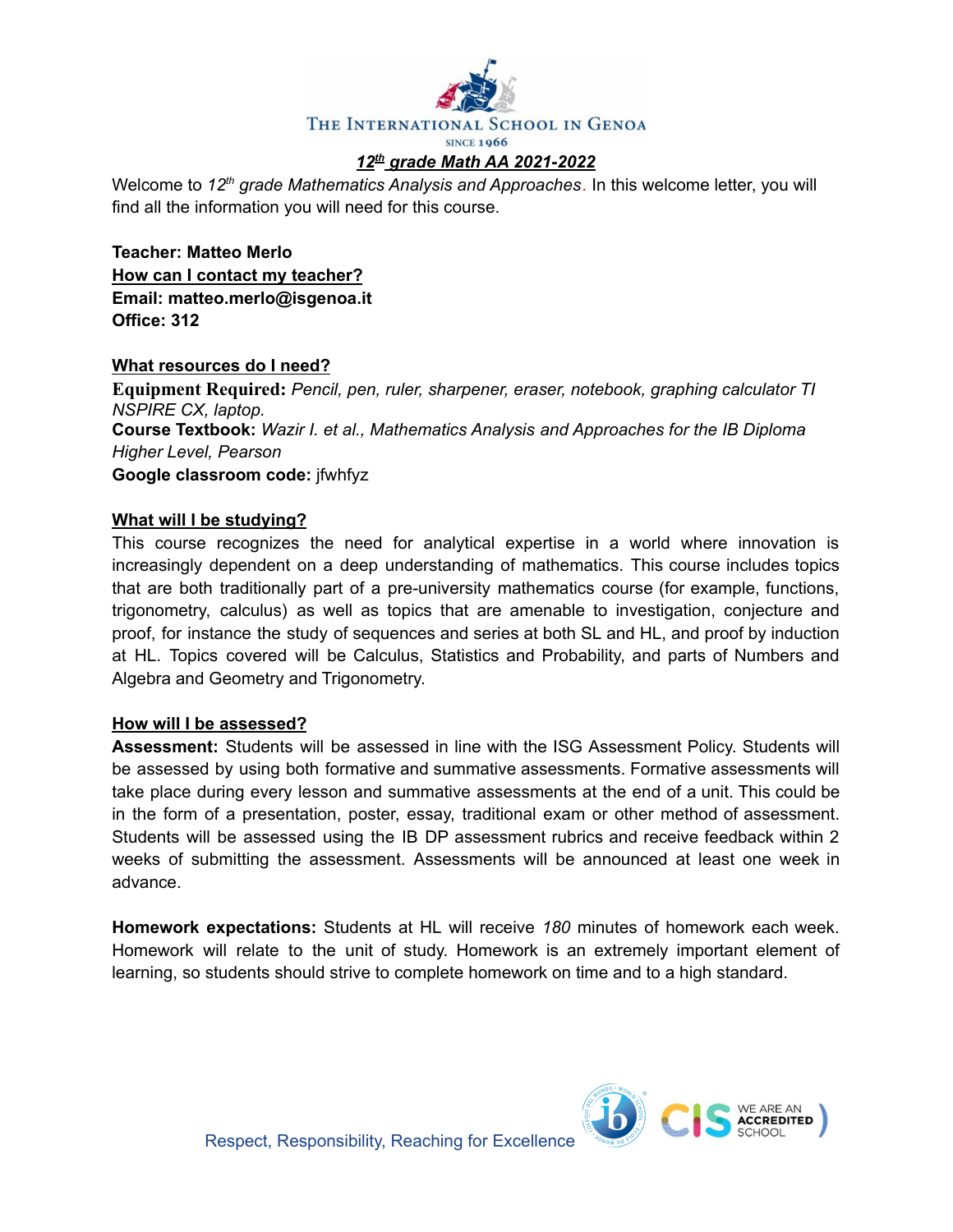

Welcome to 12<sup>th</sup> grade Physics. In this welcome letter, you will find all the information you will need for this course.

**Teacher: Matteo Merlo How can I contact my teacher? Email: matteo.merlo@isgenoa.it Office: 312**

## **What resources do I need?**

**Equipment Required:** *Pencil, pen, ruler, sharpener, eraser, notebook, graphing calculator TI NSPIRE CX, laptop.* **Course Textbook:** *Tsokos A., Physics for the IB Diploma 6 th ed., Cambridge University Press* **Google classroom code:** juvdnim

### **What will I be studying?**

Physics is the most fundamental of the experimental sciences, as it seeks to explain the universe itself from the very smallest particles to the vast distances between galaxies. Both theory and experiments will be undertaken by all students. They should complement one another naturally, as they do in the wider scientific community. Topics covered will be Atomic and Nuclear Physics, Energy production, Wave phenomena (HL), Fields (HL), Electromagnetic induction (HL), Quantum and Nuclear Physics (HL), and the Astrophysics Option.

### **How will I be assessed?**

**Assessment:** Students will be assessed in line with the ISG Assessment Policy. Students will be assessed by using both formative and summative assessments. Formative assessments will take place during every lesson and summative assessments at the end of a unit. This could be in the form of a presentation, poster, essay, traditional exam or other method of assessment. Students will be assessed using the IB DP assessment rubrics and receive feedback within 2 weeks of submitting the assessment. Assessments will be announced at least one week in advance.

**Homework expectations:** Students at HL will receive *180* minutes of homework each week. Homework will relate to the unit of study. Homework is an extremely important element of learning, so students should strive to complete homework on time and to a high standard.